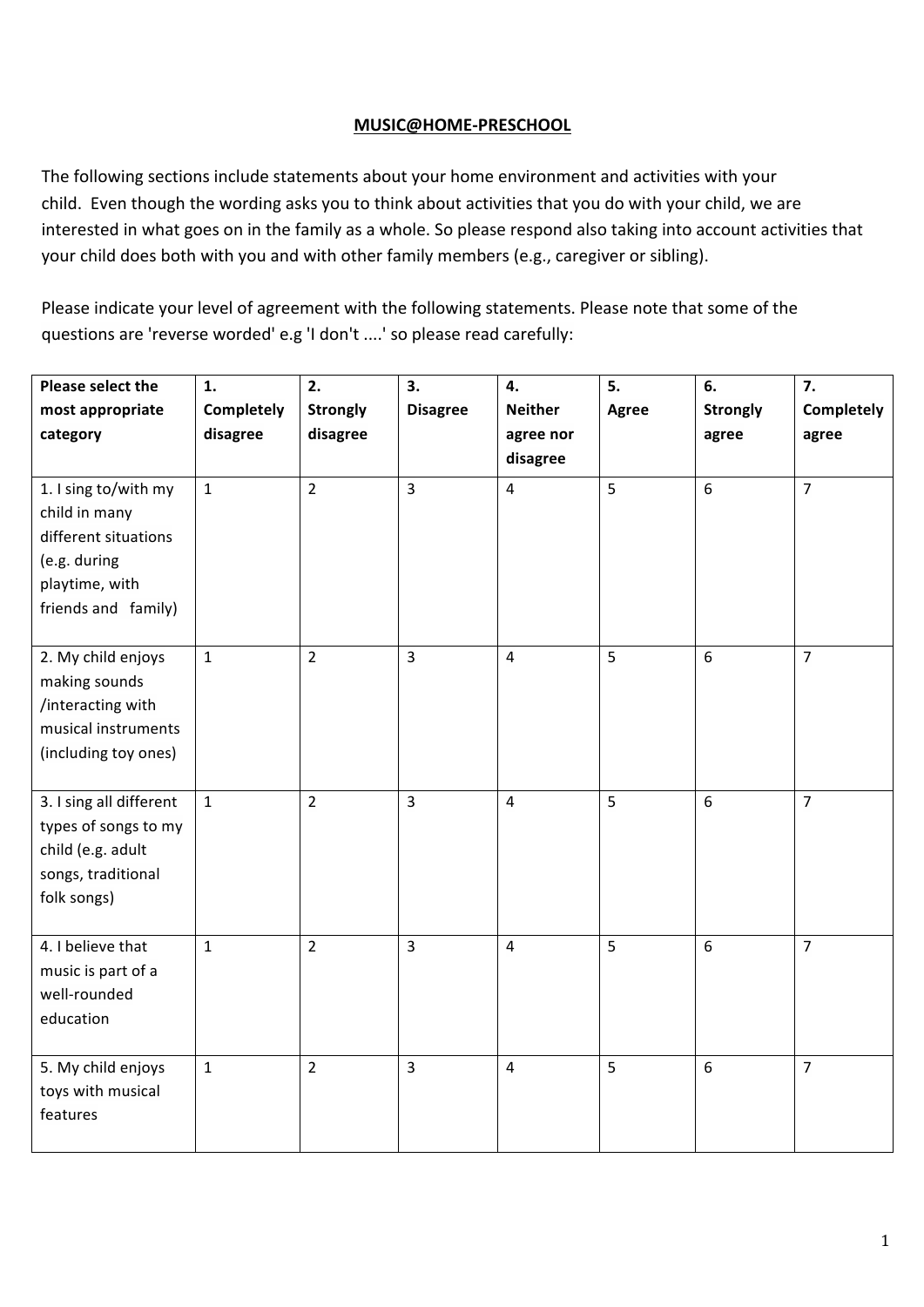| <b>Please select the</b> | 1.           | 2.              | 3.              | 4.             | 5.           | 6.              | 7.             |
|--------------------------|--------------|-----------------|-----------------|----------------|--------------|-----------------|----------------|
| most appropriate         | Completely   | <b>Strongly</b> | <b>Disagree</b> | <b>Neither</b> | <b>Agree</b> | <b>Strongly</b> | Completely     |
| category                 | disagree     | disagree        |                 | agree nor      |              | agree           | agree          |
|                          |              |                 |                 | disagree       |              |                 |                |
| 6. I sing mostly         | $\mathbf{1}$ | $\overline{2}$  | $\overline{3}$  | $\overline{4}$ | 5            | 6               | $\overline{7}$ |
| children's songs or      |              |                 |                 |                |              |                 |                |
| lullabies to or with     |              |                 |                 |                |              |                 |                |
| my child                 |              |                 |                 |                |              |                 |                |
|                          |              |                 |                 |                |              |                 |                |
| 7. I would only          | $\mathbf{1}$ | $\overline{2}$  | $\overline{3}$  | $\overline{4}$ | 5            | 6               | $\overline{7}$ |
| expose my child to       |              |                 |                 |                |              |                 |                |
| "children's music"       |              |                 |                 |                |              |                 |                |
|                          |              |                 |                 |                |              |                 |                |
| 8. My child rarely       | $\mathbf{1}$ | $\overline{2}$  | $\overline{3}$  | $\overline{4}$ | 5            | 6               | $\overline{7}$ |
| makes music              |              |                 |                 |                |              |                 |                |
| 9. I think musical       | $\mathbf{1}$ | $\overline{2}$  | $\overline{3}$  | $\overline{4}$ | 5            | $6\overline{6}$ | $\overline{7}$ |
| activities are           |              |                 |                 |                |              |                 |                |
| important for            |              |                 |                 |                |              |                 |                |
| learning to              |              |                 |                 |                |              |                 |                |
| communicate              |              |                 |                 |                |              |                 |                |
|                          |              |                 |                 |                |              |                 |                |
| 10. I do not make        | $\mathbf{1}$ | $\overline{2}$  | $\overline{3}$  | $\overline{4}$ | 5            | 6               | $\overline{7}$ |
| music with my child      |              |                 |                 |                |              |                 |                |
| (including toy           |              |                 |                 |                |              |                 |                |
| instruments) more        |              |                 |                 |                |              |                 |                |
| than once or twice       |              |                 |                 |                |              |                 |                |
| per week                 |              |                 |                 |                |              |                 |                |
| 11. My child was         | $\mathbf{1}$ | $\overline{2}$  | $\overline{3}$  | $\overline{4}$ | 5            | 6               | $\overline{7}$ |
| deliberately sung        |              |                 |                 |                |              |                 |                |
| to/exposed to music      |              |                 |                 |                |              |                 |                |
| whilst in the womb       |              |                 |                 |                |              |                 |                |
|                          |              |                 |                 |                |              |                 |                |
| 12. I believe music      | $\mathbf{1}$ | $\overline{2}$  | $\overline{3}$  | $\overline{4}$ | 5            | 6               | $\overline{7}$ |
| has an impact on my      |              |                 |                 |                |              |                 |                |
| child's intelligence     |              |                 |                 |                |              |                 |                |
| 13. I sing in playful    | $\mathbf{1}$ | $\overline{2}$  | $\overline{3}$  | $\overline{4}$ | 5            | 6               | $\overline{7}$ |
| contexts to/with my      |              |                 |                 |                |              |                 |                |
| child at least once a    |              |                 |                 |                |              |                 |                |
| day                      |              |                 |                 |                |              |                 |                |
| 14. I make music         | $\mathbf{1}$ | $\overline{2}$  | $\overline{3}$  | $\overline{4}$ | 5            | 6               | $\overline{7}$ |
| with my child            |              |                 |                 |                |              |                 |                |
| (including toy           |              |                 |                 |                |              |                 |                |
| instruments) almost      |              |                 |                 |                |              |                 |                |
| every day                |              |                 |                 |                |              |                 |                |